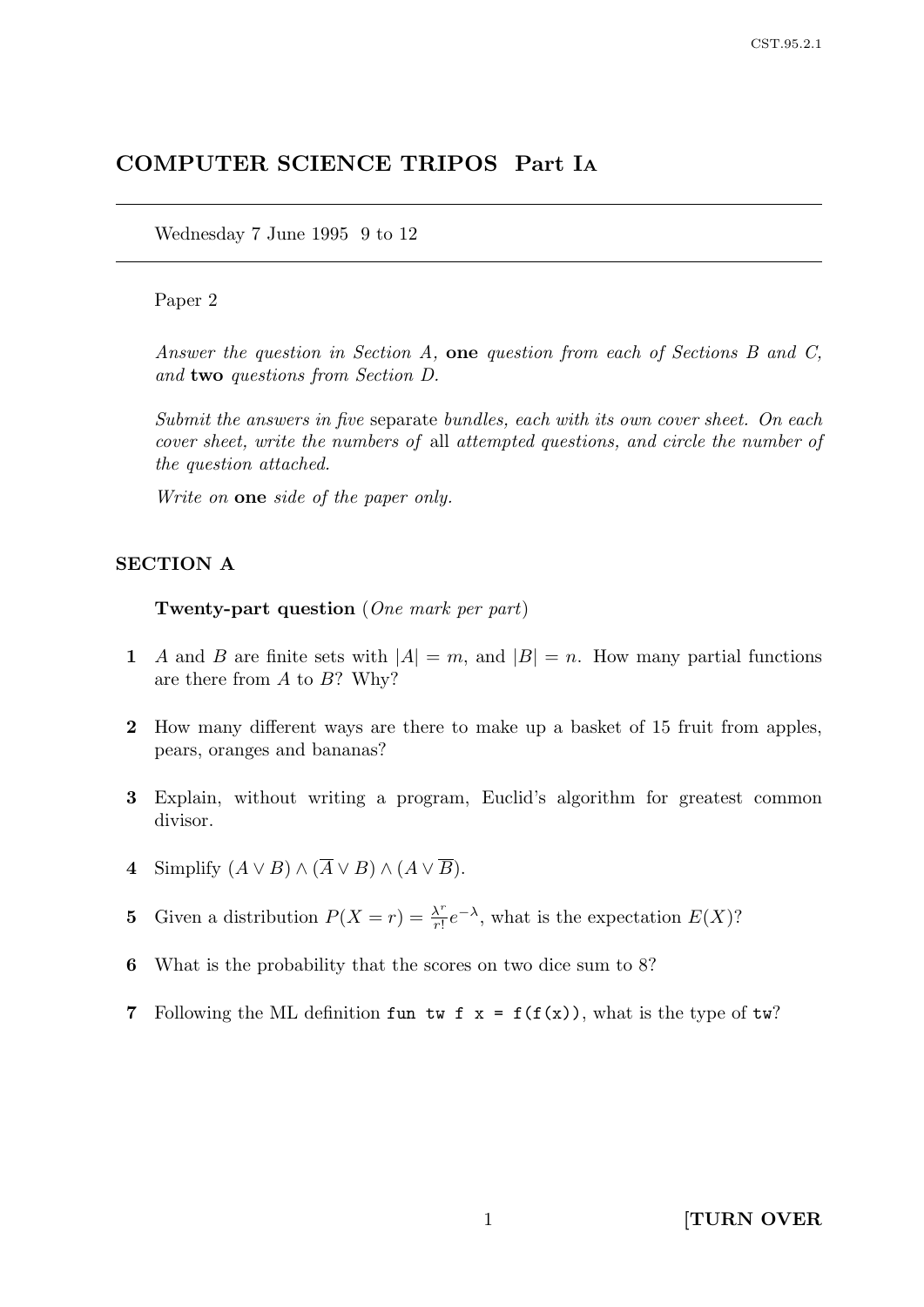8 Can the following circuit exhibit a static hazard and if so when?



- 9 What is a tri-state buffer, how does it differ from more ordinary logic gates and how is it used?
- 10 Given a CARDINAL variable n, write Modula-3 code to declare and initialise a variable p to point to an array of n REALs.
- 11 Write a Modula-3 type definition for a linked list of INTEGERs.
- 12 Following the ML definition fun f g [y,z] =  $g(y+1, z)$  what is the type of f?
- 13 What three new offences were created under the Computer Misuse Act of 1990?
- 14 Systems engineers use the terms "availability" and "reliability". Explain the distinction they make between them.
- 15 List four essential differences between a software engineering project and a civil engineering project such as building a skyscraper.
- 16 Verify  $(A \cup B) \setminus (A \cap B) = (A \cap \overline{B}) \cup (\overline{A} \cap B)$ .
- 17 A, B, C are arbitrary events which occur with probability  $P(A)$ ,  $P(B)$ , and  $P(C)$ . Write an expression for the event that only one of them occurs. You do not need to express its probability.
- **18** If the probability of having a boy is  $\frac{1}{2}$  what is the probability that a family of 4 children has more boys than girls? (Ignore the possibility of multiple births.)
- 19 Give a finite *deterministic* automaton with alphabet of input symbols  $\{a, b\}$  that accepts the language denoted by the regular expression  $a^*$ .
- 20 If L is a regular language over an alphabet  $\Sigma$ , explain why the complement  $\{w \in \Sigma^* | w \notin L\}$  is also a regular language.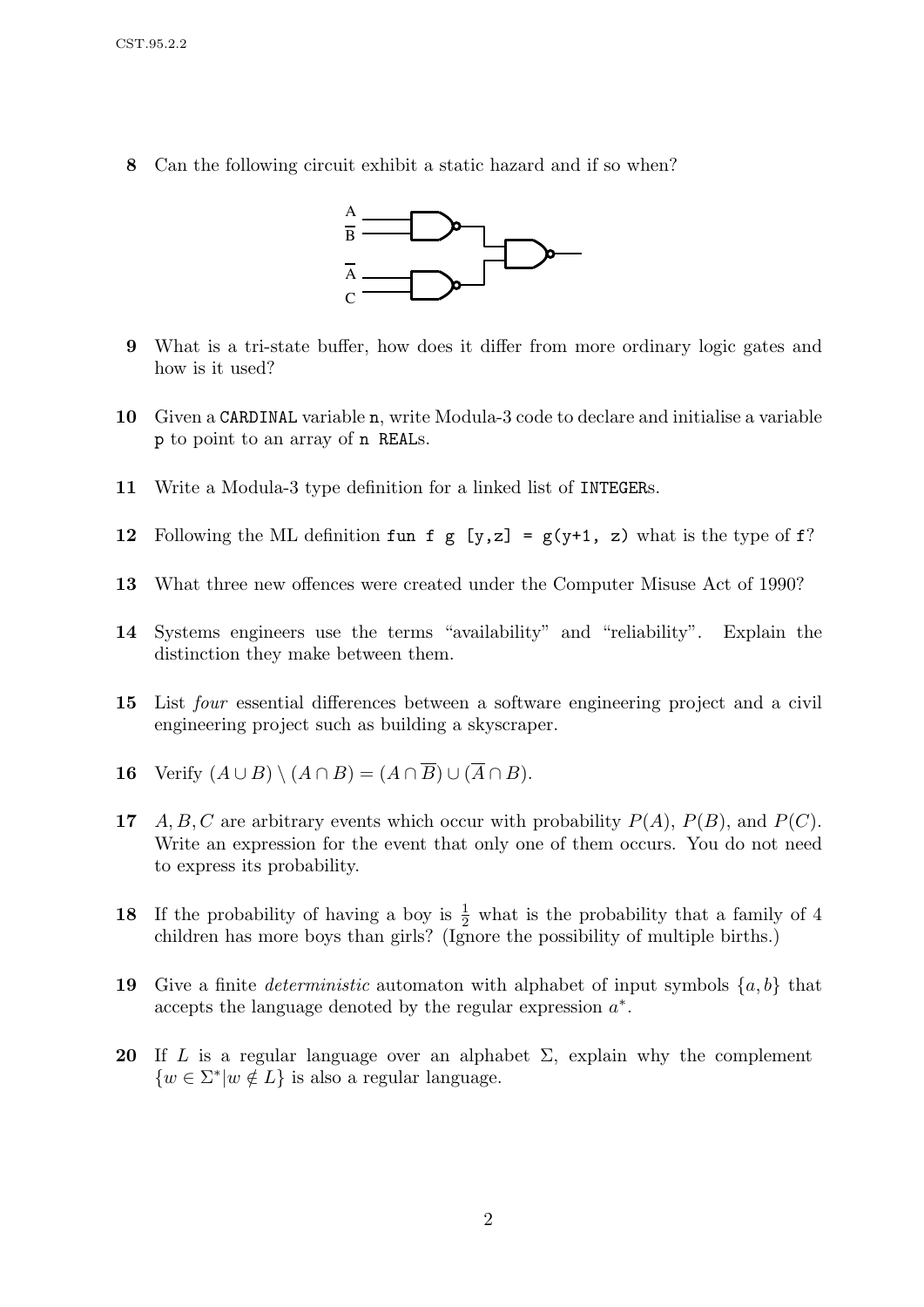# SECTION B

# 21 Digital Electronics and Computer Design

Explain the terms "minterm" and "prime implicant".

A number of Boolean functions conform to the map shown below:



Exhibit maps and minimum "sum of product" expressions for the following particular functions:

- (a)  $F1$ , being a function of two variables;
- (b) F2, having four minterms;
- $(c)$  F3, having two prime implicants;
- (d) F4, having a prime implicant that can not appear in the minimum "sum of products" representation.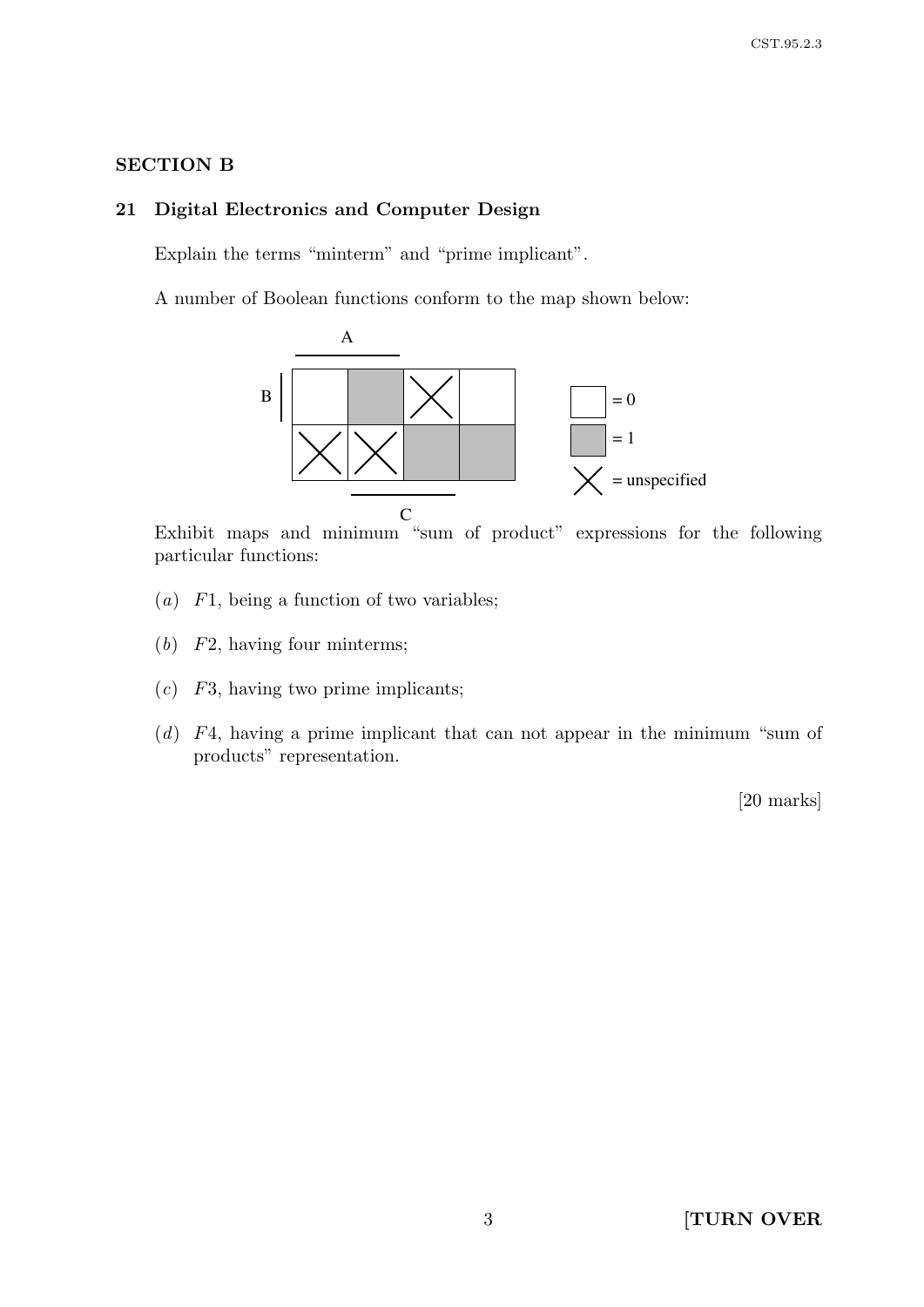# 22 Digital Electronics and Computer Design

A sequential circuit has been built, and it behaves slightly erratically. When switched on it produces on its three output wires one of the following patterns:

$$
\begin{array}{c}\n 000 & 010 \\
011 \leftarrow \\
110 \\
100 \\
001 \\
000\n \end{array}\n \quad \text{or} \quad\n \begin{array}{c}\n 010 \\
101 \leftarrow \\
111 \\
010\n \end{array}
$$

The second pattern is not intended to arise. Deduce the circuit details and propose a modification that ensures that in due course the circuit will always settle into the cycle shown in the first pattern.

[20 marks]

# SECTION C

#### 23 Probability

Two gamblers play a game which involves tossing a fair coin. After  $t_2$  tosses the first gambler has scored  $k$  wins. If there is no record of the sequence of tosses, what probability distribution describes the situation after  $t_1$  tosses  $(t_1 < t_2)$ ?

If the game is tied after eight tosses, show that the probability that it was tied after four is  $\frac{18}{35}$ .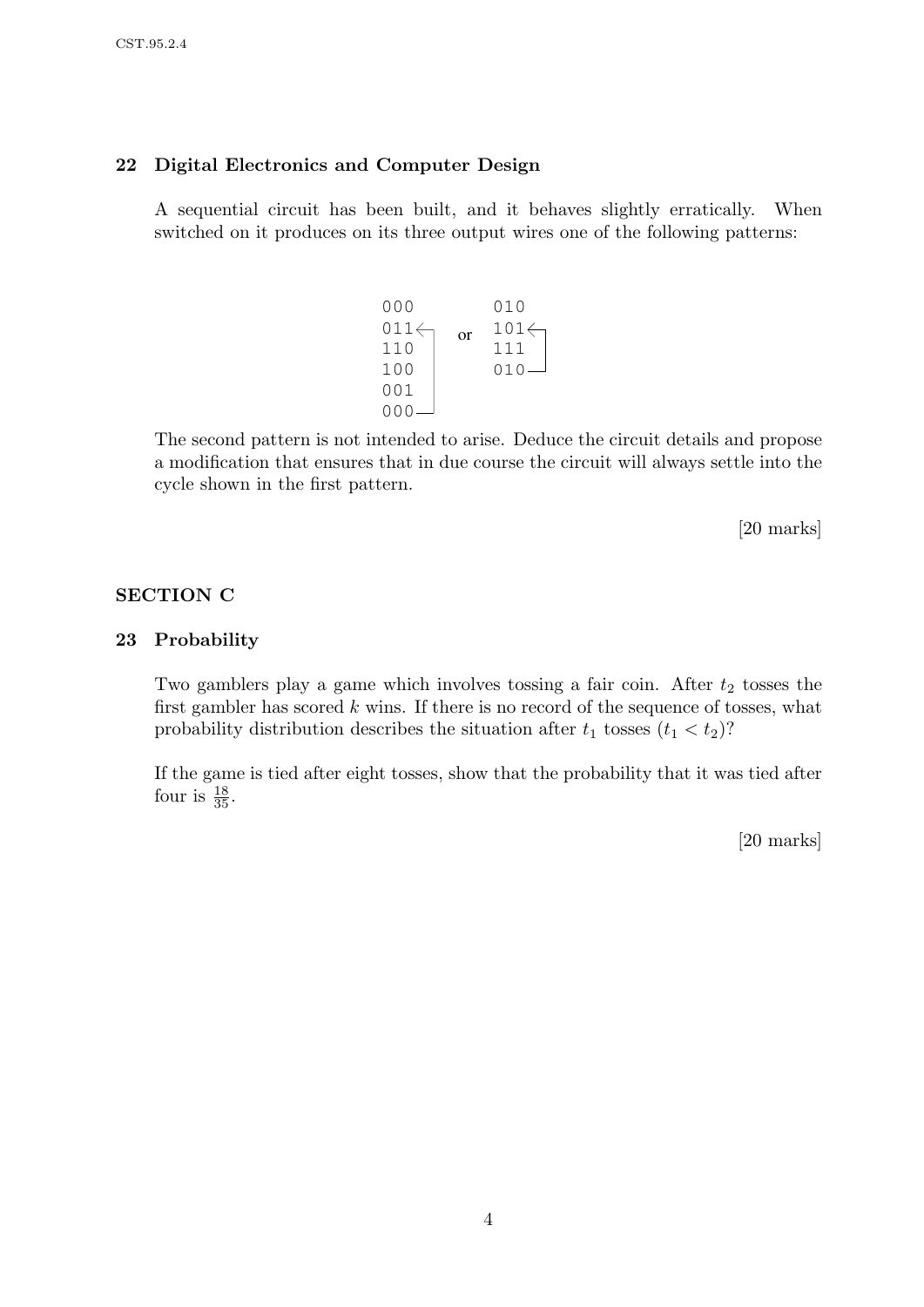#### 24 Probability

Find the probability generating function of the discrete uniform random variable X distributed on

$$
\{-a, -a+1, -a+2, ...b-1, b\}
$$

A tail generating function  $T(s)$  for a discrete random variable X is defined as

$$
T(s) = \sum_{n = -\infty}^{\infty} P(X > n) s^n
$$

Give the relation between a probability generating function and the tail generating function for  $X > n$ , and hence obtain the tail generating function in this case.

[20 marks]

### SECTION D

# 25 Professional Practice and Ethics

How is private ownership of software justified? What laws are used to protect software ownership? Are there any workable alternatives to private ownership of software?

[20 marks]

#### 26 Software Engineering

Describe the process of specifying a major piece of software: the main documents produced, their immediate purpose and their ongoing role in the software life cycle.

Describe the role that formal methods can play at each stage of the software life cycle. Explain any disadvantages of the uses of formal methods that you have discussed.